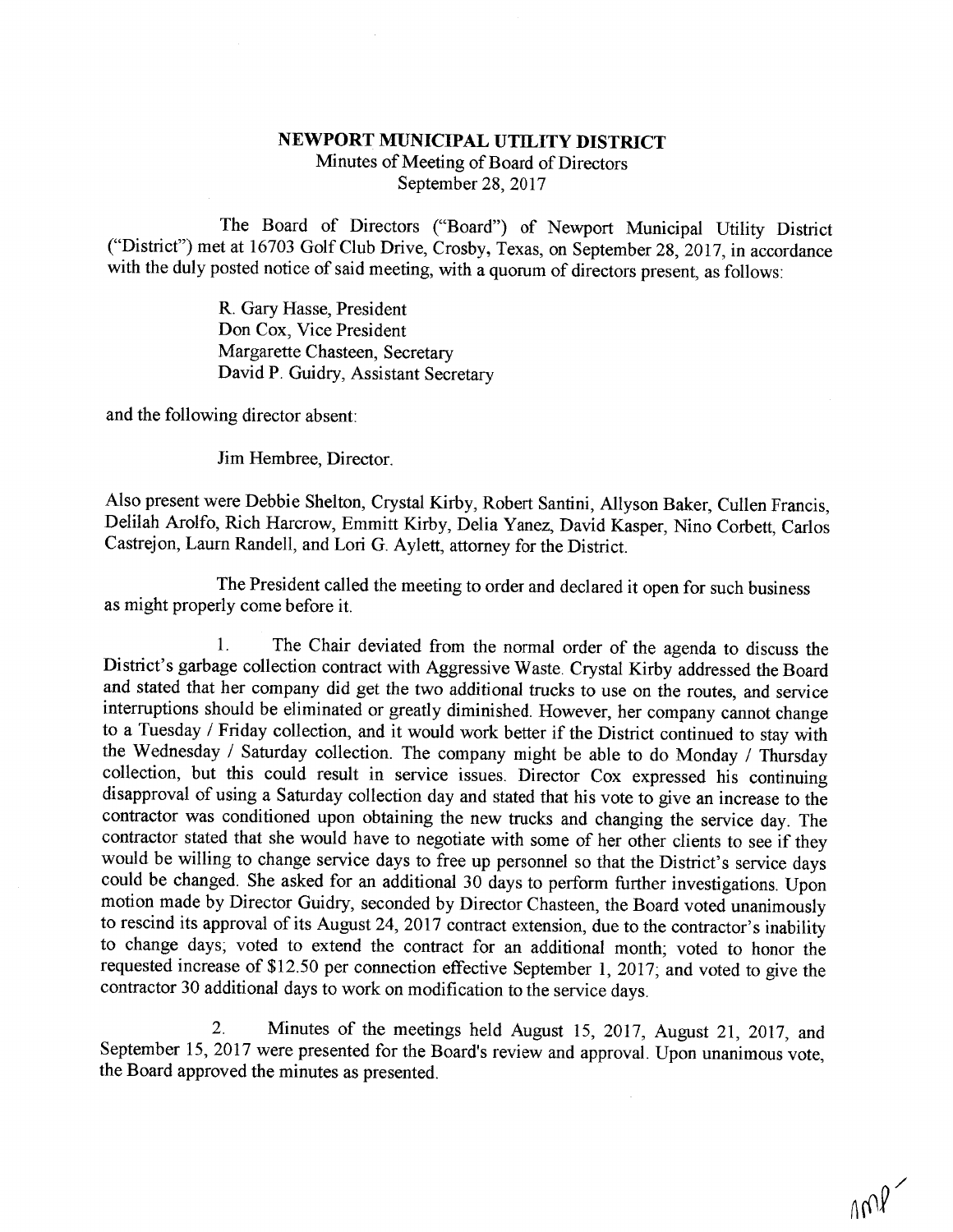3. Delia Yanez presented the tax assessor/collector's report, a copy of which<br>is attached. 2016 taxes were 98.17% collected, while all prior years were over 99%. Seven<br>checks were presented for the Board's review and appro

4. The Board discussed the 2017 tax rate. Debbie Shelton reminded the Board that it was a two step process. First, the District decides on a proposed tax rate and publishes a notice. At the next meeting, the District holds a public hearing and sets the rate. The District's 2017 assessed valu \$2,380,000 in bonds in 2018. Ms. Shelton then discussed the District's maintenance and operations tax needs. In 2016, the District levied a maintenance tax rate of \$0.329, which operations tax needs. In 2016, the District levied a maintenance tax rate of \$0.329, which<br>generated \$1,587,577. The District can generate the same amount of revenues for maintenance<br>by levying a \$0.303 maintenance tax red

5. Allyson Baker presented a bookkeeper's report, a copy of which is attached. The District has 7.28 months of reserve in the general fund. Director Guidry asked why the administrative costs were increased from last month

6. The Chair entertained reports from the various developers. Carlos Castrejon presented a developer's report on behalf of Lennar. They have completed Section 8, Partial Replat No. 4, and the substantial completion walk-th

Nino Corbett then addressed the Board regarding his development. Newport Court fared well during the floods. Two more homes have been sold during the month. The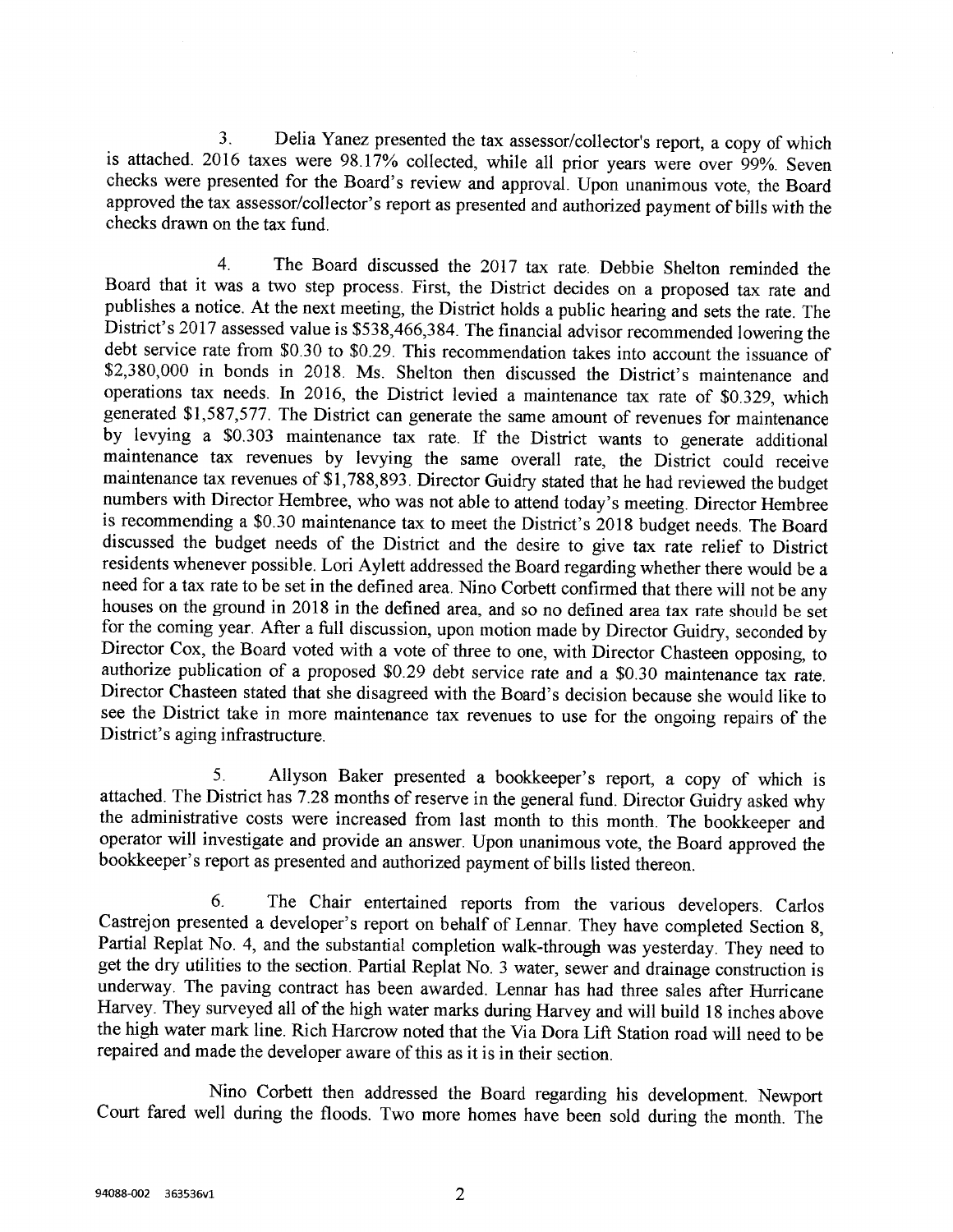developer met with TxDOT on Monday, and he continues to work with them on condemnation matters on FM 2100. The developer needs to negotiate access with them, and they agreed to provide some utility designs so that the developer can better understand the costs. Mr. Corbett is adding costs to the homeowners association budget so that they can be responsible for mowing south of the swale that was de

7. Robert Santini asked that the Board defer further consideration of the pocket park in their development.

8. There were no customer service inquiries for the Board's consideration.

9. The Board discussed operations and engineering matters. David Kasper<br>reported that Shelly Young will begin work to renew the District's waste discharge permit.<br>Discussion then turned to the generator bids and whether t

The Board then discussed operations. The operator reported that they have two<br>blowers back online and are rebuilding other components of the plant. The plant is about 85%<br>operational, and the operator continues to make rap

as presented. Upon unanimous vote, the Board approved the operations and engineering report

10. Lori Aylett presented an attorney's report. The Sheriff's Office will be onsite at the District's property adjacent to the Veach property at 8:00 a.m. on October 9, 2017. The litigation attorney's strategy is to attemp

11. The Board discussed a Water Supply and Groundwater Reduction<br>Agreement with Harris County Municipal Utility District No. 525. The attorney reviewed the<br>agreement with the Board in some detail and noted changes from the of January 1 to receive each \$250,000 capital payment. After a full discussion, upon motion